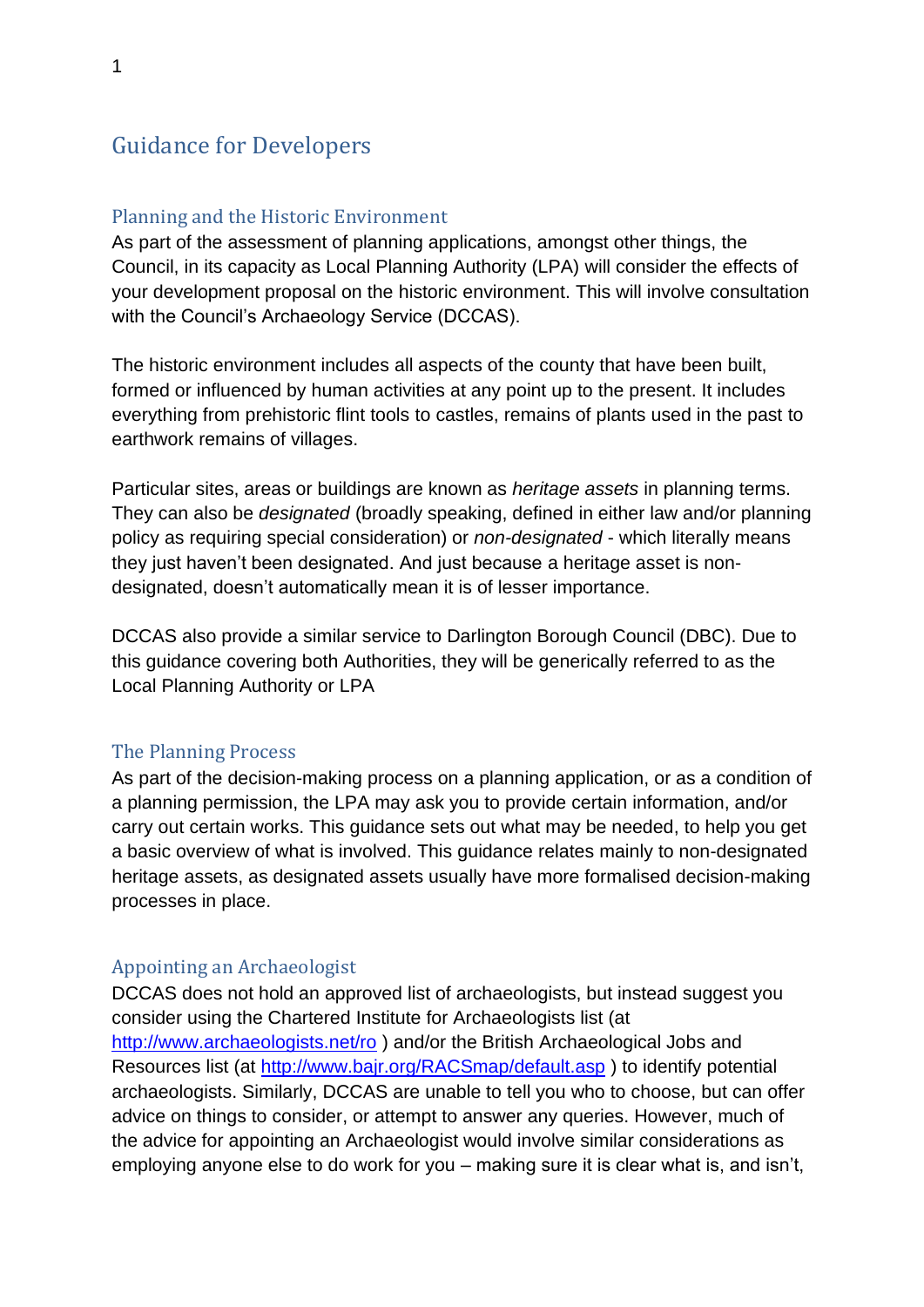included in the cost (usually specified by a Written Scheme of Investigation – see below), being clear about when payment and work needs to take place, making sure the company you choose is a reputable one, and so on.

You may decide to change your contractor after the work has started. There are certain points in a project where this creates fewer issues than others, and DCCAS would advise developers to wait until these points in a project before changing contractor. Waiting until a phase of work has been completed and reported on is a good change-over point. Changing contractor midway through a phase of work is far less desirable and can lead to additional costs and delays. For example, Written Schemes of Investigation may need significant changes, incurring time delays and additional costs for approval. If you are considering changing contractors, DCCAS would suggest you contact us so we can advise you on what needs to be considered to arrange as smooth a changeover as possible.

## Written Scheme of Investigation (WSI)

This is a document that sets out what work needs to be carried out by a Contractor. A WSI ensures that the Developer, LPA and the Contractor all know exactly what works will be needed and ensures that the appropriate work required is carried out, to the right standard. It is usually prepared by the contractor, but should be approved by DCCAS (for which a fee is usually payable see <http://www.durham.gov.uk/article/2006/Development-management-advice> for charging details).

The types of work needed can be divided into three main phases, which normally happen at different stages of an application. Depending on the location and impact of your development you may have to deal with more than one of these phases. We would always recommend, though, that before you commission any archaeological work, you make contact with us to check what is needed.

#### Assessment

This is preliminary investigation of a site at the very earliest stages of even considering a possible development. The exact details of type of development or layout may as yet still be unknown. This merely identifies if there is likely to be an historic environment issue on the proposed site. A desk-based assessment (DBA) can be as simple as asking for a pre-application opinion from DCCAS as to any issues, through to a formally commissioned DBA report produced by a professional archaeologist. DCCAS rarely require formal DBAs for applications, so if you are considering commissioning one, we would recommend contacting us for advice first. Whilst DCCAS like to encourage early engagement with historic environment aspects of a development, until a formal Pre-Application Inquiry is submitted, only generic advice can be given.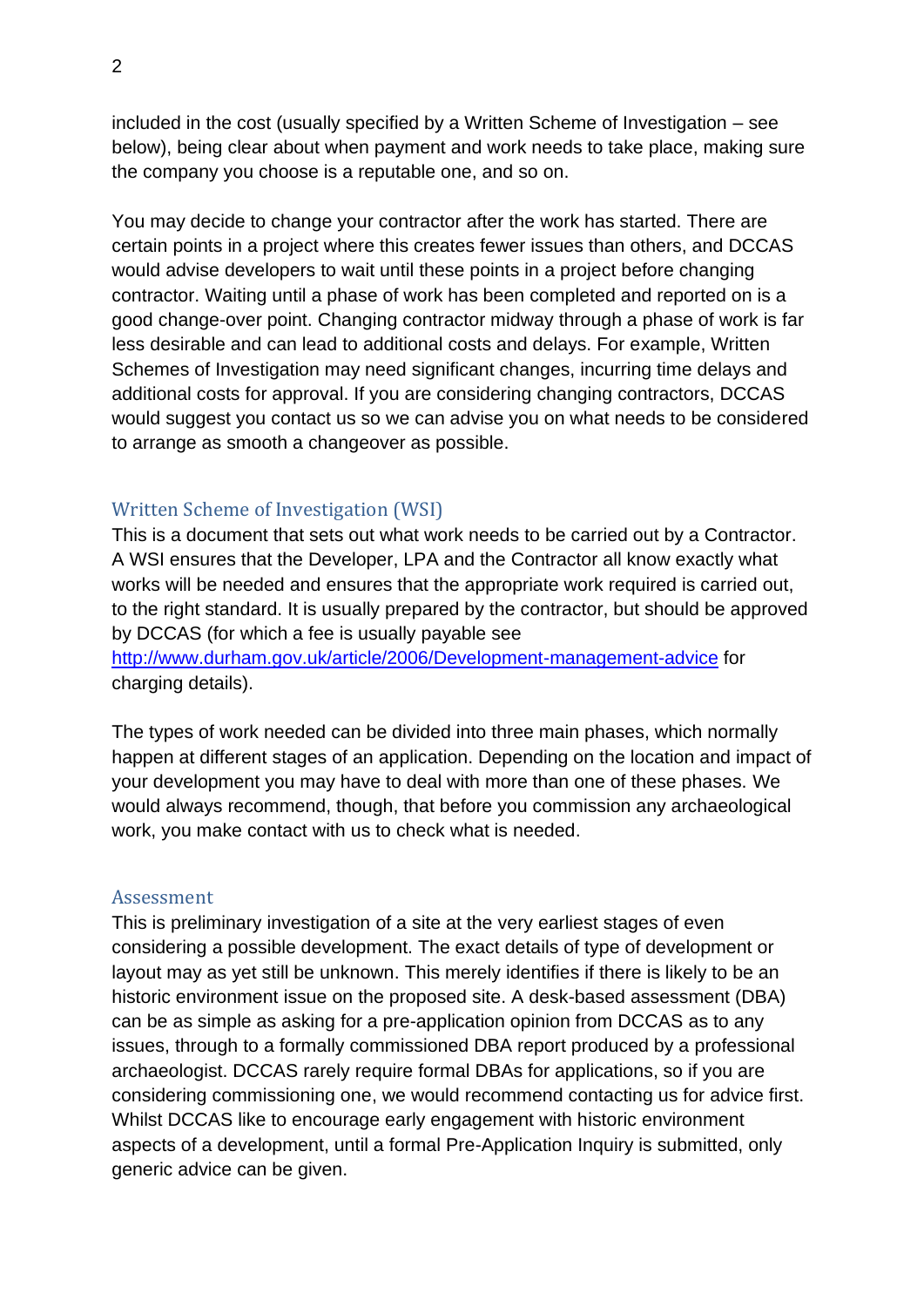## Evaluation

This is more detailed investigation of a site. The Assessment phase will have identified the potential for heritage assets on the site, and this phase aims to investigate them in more detail. This usually involves fieldwork, often a combination of geophysical survey and trial trenching, but other techniques may also be appropriate. This phase of work can happen in pre-application discussions, or after an application has been submitted. But as it is usual for the results to be required prior to a planning decision being made, it is best not to wait until the application is submitted before addressing any issues flagged up by an assessment, as this could incur delays. Typically, we will ALWAYS ask for field evaluation for a green field site over 1 hectare, as previous experience has shown that these sites regularly contain previously unknown archaeological remains. (County Durham Plan 2020, 5.456)

## **Mitigation**

This is when heritage assets have been positively identified on the site, and enough information about them has been gathered to determine how they should be dealt with. There are two main methods of mitigation, but many ways to achieve them. The main methods are Preservation In situ – the heritage asset is protected undisturbed on the site where it is, if possible. This could be done by designing open space areas into the development or using foundation design to limit impact. The other option is Preservation by record – the heritage asset is sufficiently investigated and recorded, and the records permanently stored and made available. This involves further fieldwork such as excavation or survey, in more detail than at the Evaluation stage.

## Post Fieldwork Phase

Regardless of what work happens when, there will almost always be a post field work phase. For large or long- term projects there may be more than one of these phases. In this phase, the information gathered needs to be analysed, reported on, prepared for archiving, and if sufficiently significant, it may need publication in a journal article. Costs for this phase are often hardest to predict, as it depends on the results of the work carried out, so often parts of this phase are costed as contingencies that may need to be used.

## Planning Conditions

DCCAS typically recommend the imposition of two planning conditions to secure any archaeological work needed post-determination of an application. The first we call the "WSI" condition, which ensures that the works to be carried out are agreed with DCCAS in advance and that the works are subsequently implemented in accordance with the agreed details. The second, or "Reporting" Condition, is to ensure that any Post Fieldwork phases of work are carried out.